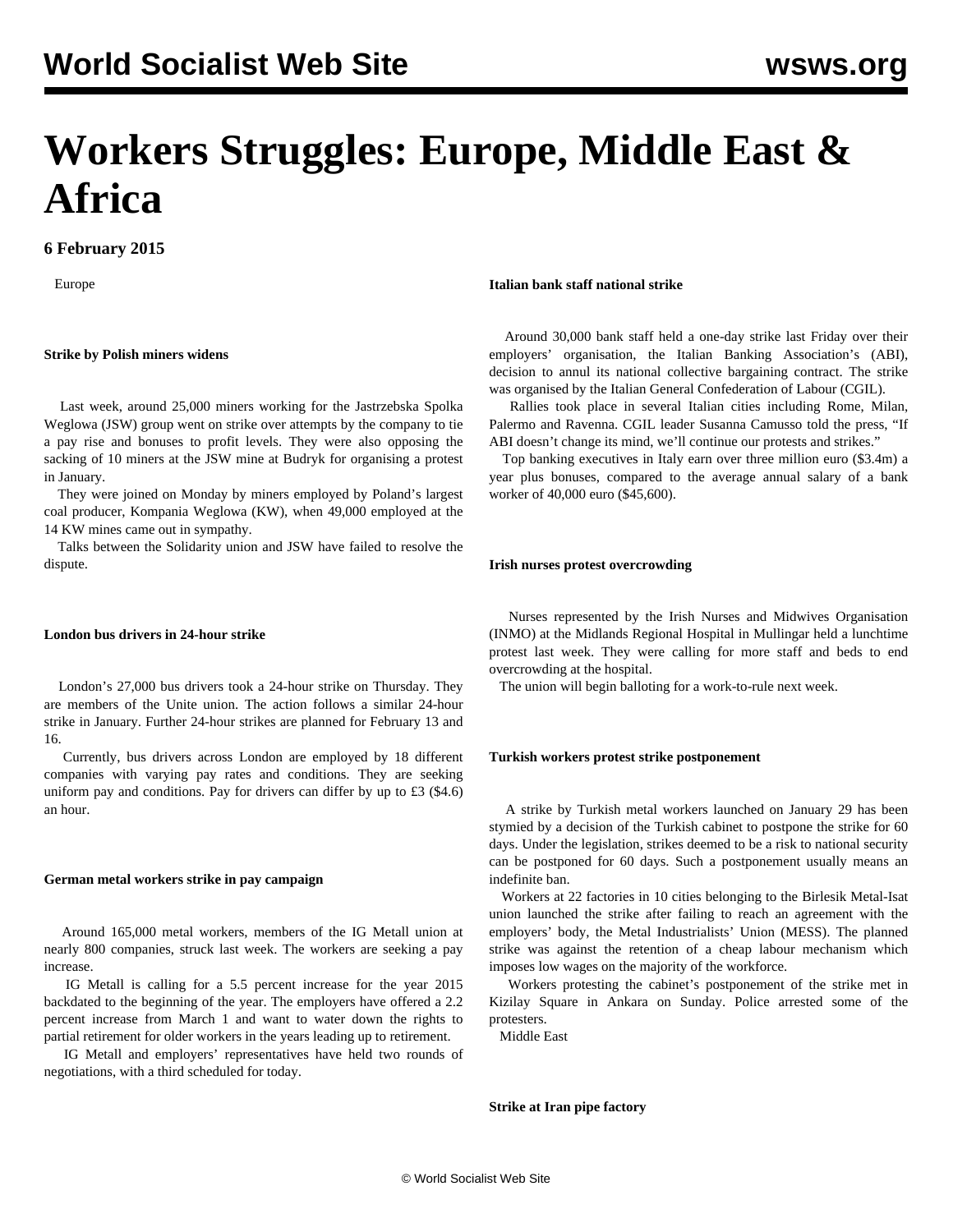Around 1,000 employees at the Safa Pipe factory came out on strike Sunday, protesting management's failure to pay the second installment of their back pay due January 30. The members of the Free Union of Iranian Workers held a strike last month over the same issue. Following the previous strike, the Saveh City Council ordered the employees be given one month's pay January 11, January 30, February 28 and March 16, together with a special New Year bonus to be paid March 20.

 They came out on strike after the company failed to keep to the payment schedule.

# **Israeli chemical workers strike against layoffs**

 Around 850 chemical workers under the auspices of the Histadrut union organisation, working for the bromine plant of Israel Chemicals (ICL) at their Neot Hovav site as well as the company headquarters at Beersheba, began a strike Monday. This follows the issuing of dismissal letters to 140 workers at the plant. ICL is in the process of restructuring its organisation which will include some jobs going abroad.

 Histadrut issued the strike call after trying to negotiate a compromise deal which would have offered early retirement to 70 of the staff. Africa

#### **South African transport strike**

 Transport workers in Pretoria, Gauteng, went on strike Monday. The South African Municipal Workers Union (SAMWU) presented the Rea Vaya Bus Rapid Transport System Company an undisclosed list of demands.

 With the bus service at a complete standstill, other companies have been asked to step in to minimise the impact of the strike. Rea Vaya has threatened drivers with suspension.

 There is also a strike in Cape Town at MyCiti buses. According to the South African Transport Workers Union (SATWU), they are protesting unfair dismissals, seeking improved working conditions and the right to organise as a trade union.

#### **Kenyan teachers protest terror threat**

 Around 700 Kenyan teachers working in schools bordering Somalia, in the north of the country, have refused to return to work. They travelled to Nairobi to demonstrate outside parliament. They are demanding relocation away from the border, which is under continuous threats from Al Shabab, the Islamist extremist organisation operating out of Somalia.

 In November, 28 passengers travelling on a bus in northern Kenya were separated and killed by Al Shabab, 22 of whom were teachers. A further attack on quarry workers in the area left 38 dead. The teachers have only recently returned to work after a national strike over unpaid wages in January.

# **Malawi parliamentary staff sit-in**

 Striking parliamentary workers in Malawi began a sit-in Tuesday, demanding the payment of an agreed 24 percent pay rise. They are angry because an 18 percent pay increase was imposed on them, even after the original claim was reduced from 45 percent.

 The Parliamentary Staff Union spokesperson said their colleagues in the mainstream civil service had been paid a 45 percent increase. The workers have not had a pay increase for the last six years. It is the first time parliamentary support staff has taken strike action, resulting in the suspension of its activities.

# **Strike of oil workers in Niger**

 Oil workers at the only refinery in Niger, in the town of Zinder, went on strike for the third time in less than two weeks January 29. The plant resumed work January 15, after a maintenance break, and the initial strike took place a week later.

 Their demands include more equitable pay and conditions between Nigerien and Chinese staff.

 The refinery is a joint venture between the Nigerien government and the Chinese government-owned China National Petroleum Company. The first strike lasted two days, the second three, and the third four days. The workers produce 20,000 barrels of oil a day.

 The Nigerien workers' union says Chinese workers are paid 10 times more for an equal amount of work. The union continued to provide a limited service up to the end of the third strike, with 30 loaded trucks leaving the refinery each day, as opposed to the 80 in normal full production.

#### **Zambian miners sacked after strike**

 Zambia's Klumbila Minerals Ltd, owned by First Quantum Mines, fired 11 striking miners in spite of promising the government there would be no reprisals on their return to work.

 A strike of 3,000 miners took place at the beginning of January, after an injured miner was left untreated in the company's treatment room and subsequently died. They were further angered by the company's refusal of a funeral grant. The strike, which escalated into a demand by the Zambian Union of Mineworkers for a substantial pay increase, lasted two days. They returned to work on the promise of future negotiations.

First Quantum is one of the largest mines in the world.

#### **Zimbabwean rail workers strike**

 Railway workers in Zimbabwe have gone on strike, demanding nine months unpaid wages. Zimbabwe Amalgamated Workers Union representatives failed in an attempt to speak to National Railway of Zimbabwe managers.

 Train operators have only been getting around 20 percent of their wages, in the region of \$40 to \$80 a month, depending on their grades. Management claims shortage of revenues on the basis of the slowness of business and the current economic environment. According to management, the railway was shifting 18 million tons of goods per year in 1998, but only 3.6 million tons in 2013, rising to six million tons in the